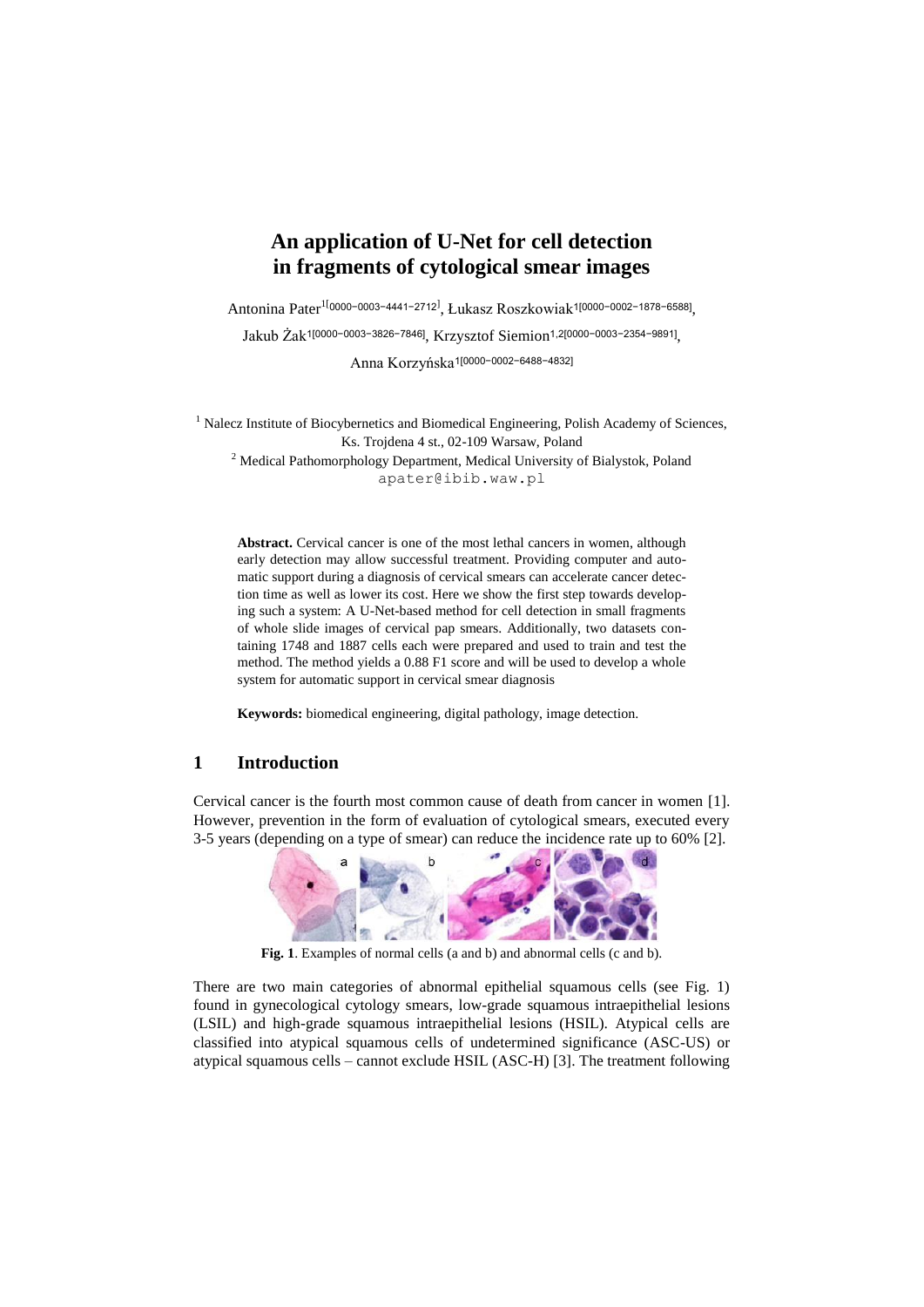#### 186 A. Pater et al.

a positive result depends on the category of detected abnormal or atypical cells. If LSIL or ASC-US cells are found, an HPV test is done or another smear should be collected after 6 months. If HSIL or ASC-H cells are found, a biopsy should be performed to diagnose the patient [2].

Cytology evaluation is performed manually by highly trained cyto-diagnosticians and physicians and is very time-consuming, therefore numerous machine learning (ML) methods have been developed to support and accelerate the process, the oldest being described in 1981 [4]. A review of the ML methods developed until 2019 can be found in article [4]. Few of ML methods focuse on single category of cells, for example Tao et al. focused on distinguishing high-risk slides form ASC-US slides [5]. This work presents the results of U-Net [6] trained to perform a detection task on a newlymade set of cytological smear WSI fragments (tiles) and evaluation of the task on the testing set using F1 score. The method described in this research is a part of a system of methods being developed for the analysis of pap smears.

### **2 Materials**

Specimens used in this research were collected in a private clinic *Arsmedica* in Bialystok in accordance with a written agreement between the clinic and IBBE, along with ethic permission. The 20 slides were digitized and annotated by cytodiagnosticians and physicians. Annotations were in a form of color-coded dots, each color symbolized a different cell type. Two sets - training and testing were extracted from the collection.

The training dataset is made of tiles that were chosen and annotated by cytodiagnosticians in a form of color-coded marks on WSI tiles. Among these tiles, 50 were chosen that contained low-grade squamous intraepithelial lesion (LSIL) or highgrade squamous intraepithelial lesion (HSIL) cells. Tiles, each sized 3500x3500 pixels were cut into 4 smaller fragments and compressed to size 512x512 pixels to meet usual neural networks size requirements. Based on such images ground truth maps were prepared.

Areas of cells belonging to the same group were marked on separate black and white maps using GIMP [7]. An example of cell maps is shown in Fig. 3. In this study, the cell maps were summed to allow differentiation between cell areas and background with noise. 200 tiles were prepared, each containing around 15 cells each. A summary of the types of cells included in the training set is shown in Fig 2.

The testing set consists of 60 images containing approx. 33 cells each, yielding 1887 cells and cell clusters in total. Images were cut out from 20 whole slide images (WSI) and were selected to show a large number of distinguishable cells and diverse backgrounds.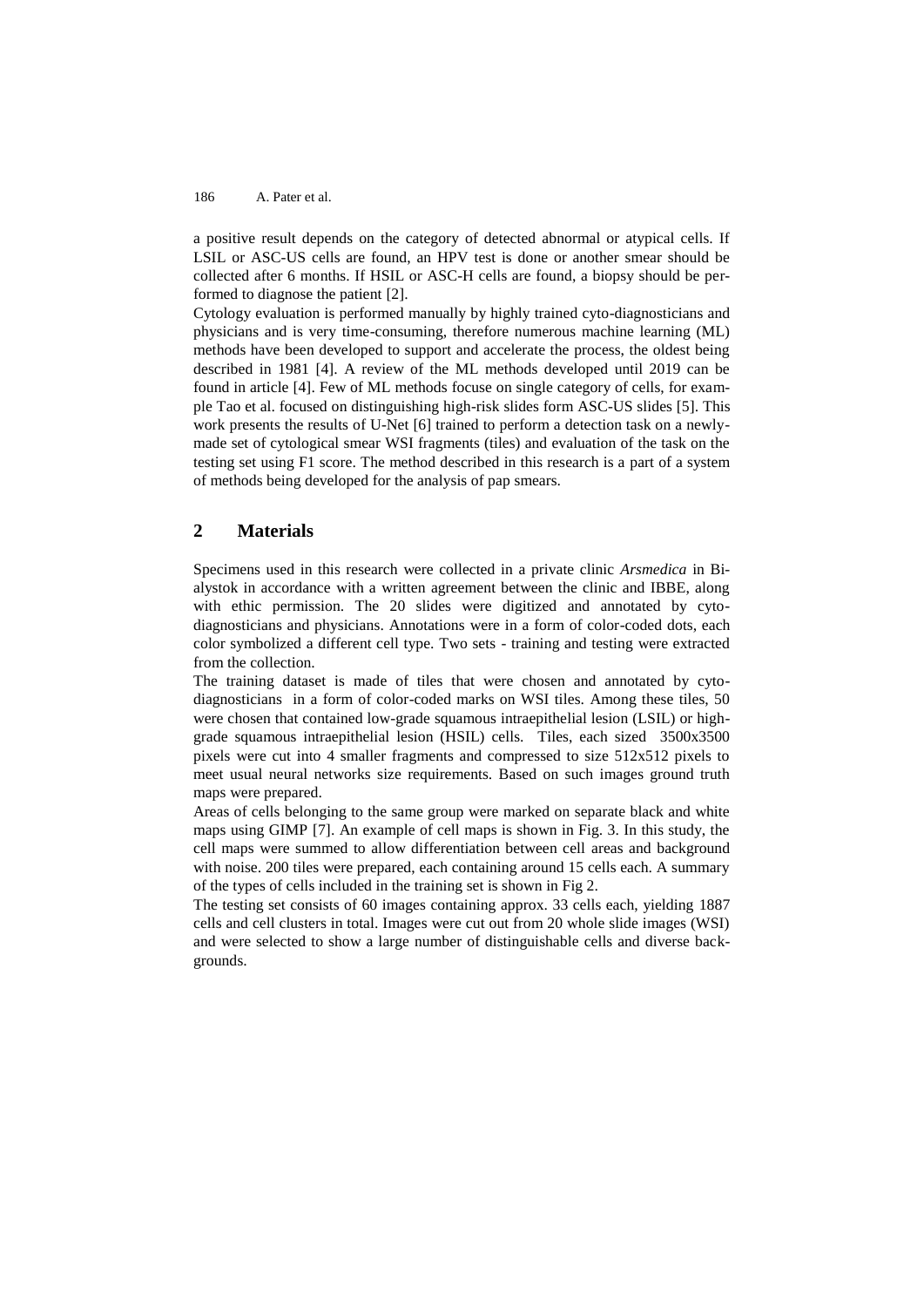#### An application of U-Net for cell detection 187



**Fig 2.** Left: percentages and numbers of cells representing different types in the training set of images. The total number of cells: 1748. Right: marked WSI tile a) and maps derived from it: b) superficial squamous cells, c) ASC-US, d) LSIL.

Cells and cell clusters were annotated by bounding boxes using software called VGG Image Annotator [8]. An example of an annotated image is shown in Fig. 2. Fragments of cells visible on the edges of the tiles were excluded from the annotations since such fragments do not contain full information about the cells.

## **3 Methods**

A convolutional neural network called U-Net (with Inception Network [9] used as a backbone) was trained to perform detection of cell areas. The network's parameters are shown in table 1. The network was pretrained on ImageNet [10] dataset. Transfer learning was done using the training set discussed earlier. Network was tested with the testing set. Then, using the network's output and bounding boxes as a reference, an automatic method for preparing data for the process of evaluation of the method's performance was developed.

**Table 1.** Parameters of the neural network used in the study.

| <b>Parameter</b> |     | Steps Epochs | <b>Batch</b><br>size | Learning<br>rate |           | Decay Loss function     | Metric<br>function |
|------------------|-----|--------------|----------------------|------------------|-----------|-------------------------|--------------------|
| Value            | 200 | 40           |                      | $10^{-6}$        | $10^{-8}$ | Binary<br>cross-entropy | Binary<br>accuracy |

The evaluation method consisted of 3 steps performed on each image:

1. Finding contours in the output of interference with Otsu thresholding and filling them in white.

2. Dilating the white areas and enclosing them with a box.

3. Finding centers of annotating bounding boxes and marking them with a black dot. If a dot exists on a white background it is treated as a true positive, a dot on a grey background is a false negative, box without a dot symbolizes a false positive.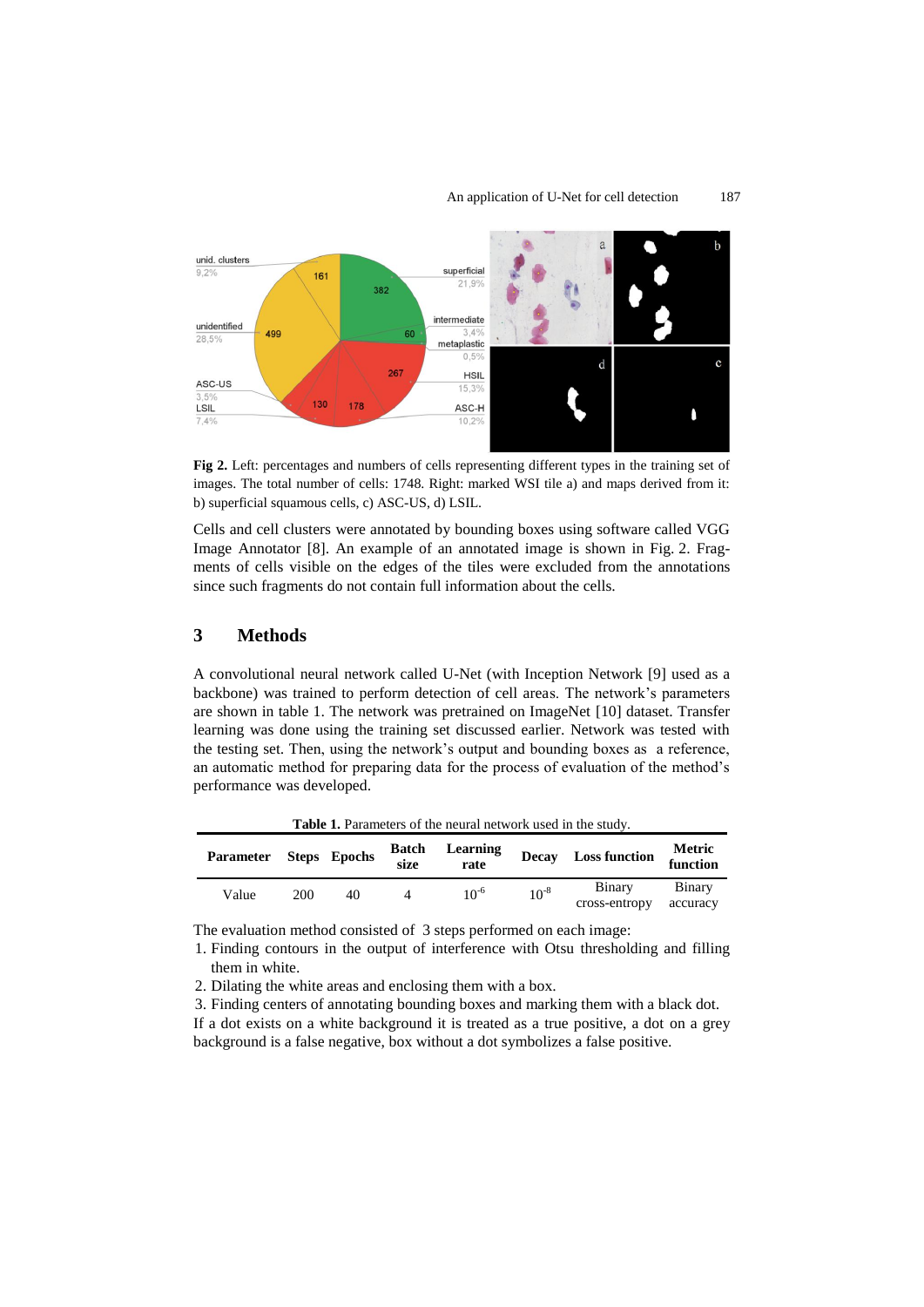188 A. Pater et al.



**Fig. 3.** An example of a bounding box annotation done only on non-clustered cells (left). A tile (middle) and its interference with evaluation marks (right). Dots mark the true position of cells (or cell clusters), white areas - network answers, boxes enclose white areas, serving as an estimation of supposed cell placements.

## **4 Results and discussion**

The interference results were evaluated using the verification method discussed earlier, statistical measures are shown in table 2. Kurnianingsih et al [4] reached similar recall of 0.91 and slightly higher precision (0.92) and F1 (0.91) in their segmentation study. It is clear that our method shows high sensitivity, allowing it to be used in further steps towards developing a cell differentiating method.

**Table 2.** Summary of measures used to evaluate the network's results.

| Measure All cells |      | True<br>positives | False<br>negatives r | False<br>positives | <b>Sensitivity Precision F1 score</b> |      |      |
|-------------------|------|-------------------|----------------------|--------------------|---------------------------------------|------|------|
| Value             | 1887 | 1716              |                      | 308                | 0.91                                  | 0.85 | 0.88 |

## **5 Conclusion**

Cytology of the uterine cervix is a common screening method, allowing to detect precancerous changes, thus saving women from developing hard-to-treat cancer. The process of developing automation tools for cytology diagnosis is still not finished, however, neural networks seem to be a crucial method of support for physician diagnosis, allowing faster evaluation of specimens. The proposed study focuses on developing the first stage of a method for supporting cytological smear evaluation. The output of this method will be used in the next stage of differentiating normal cells from lesions. Future plans also include use of color normalization and advanced augmentation methods.